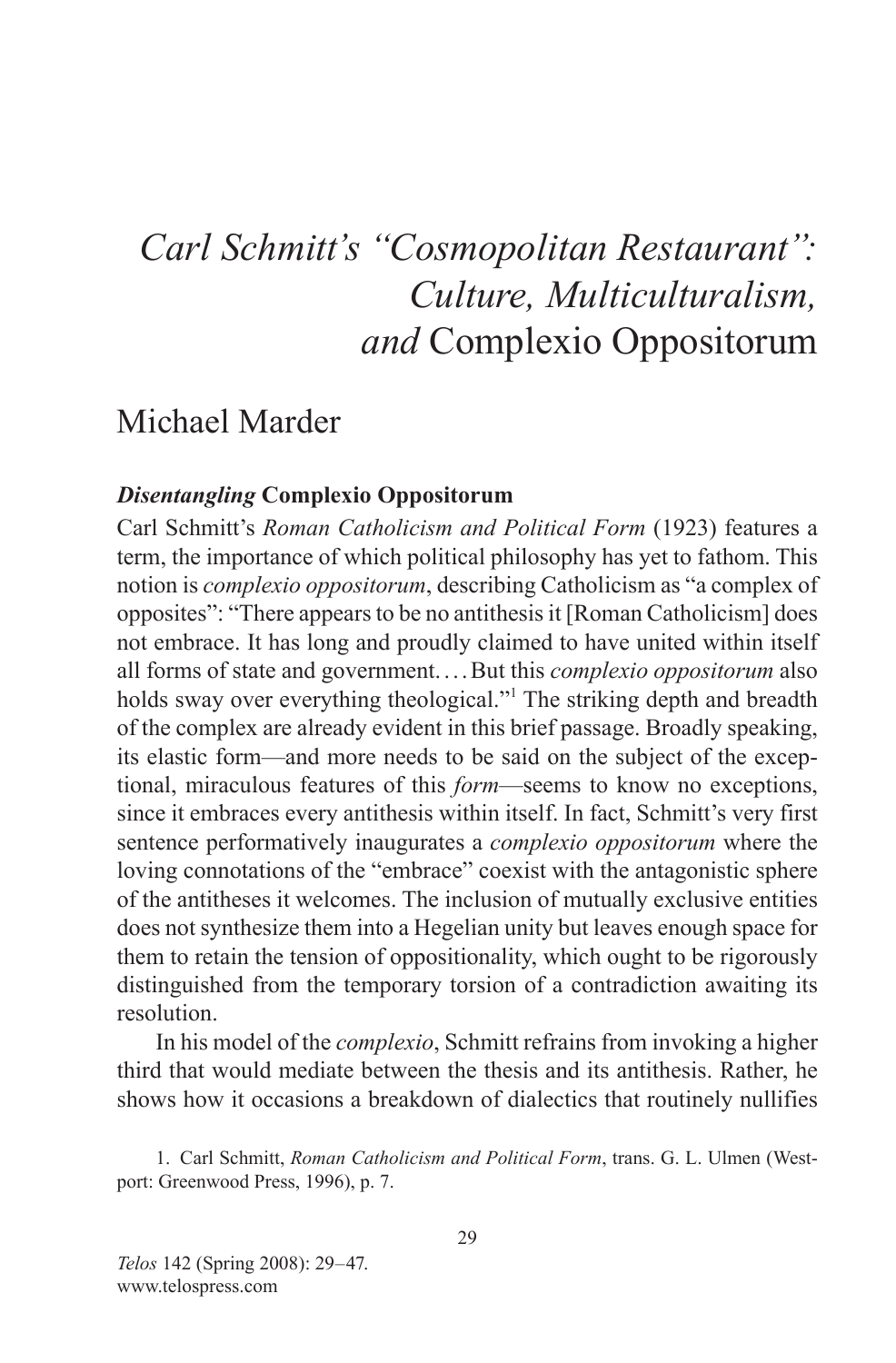the very contradictions that constitute it and positivizes negativity.<sup>2</sup> Instead of neutralizing antagonisms, the complex of opposites nurtures and accentuates them; instead of totalizing or inserting the particulars under the umbrella of a single concept, it permits them to clash and derives its political energy from this enduring standoff. When in eighteenth-century metaphysics, God "became a concept and ceased to be an essence," He "was removed from the world and reduced to a neutral instance vis-à-vis the struggles and antagonisms of real life [*des wirklichen Lebens*]." Conceptualization, therefore, idealizes the actuality of life, prompting an increasingly abstract epistemology to supplant practical ontology. Only the complex's rejection of the neutralizing and, by implication, deadening subsumption of antagonisms in a conceptual unity preserves that of which they are but meager symptoms: within itself, it maintains life's actuality (*Wirklichkeit*). (Let us note, parenthetically, that Schmitt himself is quite unambiguous with regard to his anti-Hegelian position, $4$  in light of which the gloriously Hegelian language utilized by many of his commentators is all the more surprising.<sup>5</sup> Be this as it may, the promise of a form that embraces all antitheses without extinguishing them is nothing less than the promise of the political as such.)

The reference to the becoming-conceptual of God intimates the complex's profundity, or the dimension of depth. Not only does it perpetually revitalize the political *dunamis* inherent in unalloyed oppositions, but it also "holds sway over everything theological." Now, according to an earlier premise of *Political Theology*, "[a]ll significant concepts of the modern theory of the state are secularized theological concepts."

. One could express this breakdown with the help of Walter Benjamin's phrase "dialectics at a standstill," except that, in Schmitt, the halt of dialectics is not equivalent to the Messianic cessation of all activity, but to its political unfolding outside the confines of resolvable contradictions.

. Carl Schmitt, *The Concept of the Political*, exp. ed., trans. George Schwab (Chicago: Univ. of Chicago Press, 2007), p. 90.

. "Out of a spiritual promiscuity which seeks a Romantic or Hegelian brotherhood with Catholicism, as with so many other ideas and individuals, a person could make the Catholic *complexio* into one of many syntheses and rashly conclude that he had thereby construed the essence of Catholicism" (ibid., pp. 8–9).

. For example, "The Church's *complexio oppositorum* thus incorporated a boundless adaptability....The Church was a model of balance and moderation. It could allow the widest and most varied expression of ideas and forms, since it was assured of an absolute unity at its apex." Renato Cristi, *Carl Schmitt and Authoritarian Liberalism: Strong State, Free Economy* (Cardiff: Univ. of Wales Press, 1998), p. 91.

. Carl Schmitt, *Political Theology: Four Chapters on the Concept of Sovereignty*, trans. George Schwab (Cambridge, MA: MIT Press, 1985), p. 38. One is tempted to note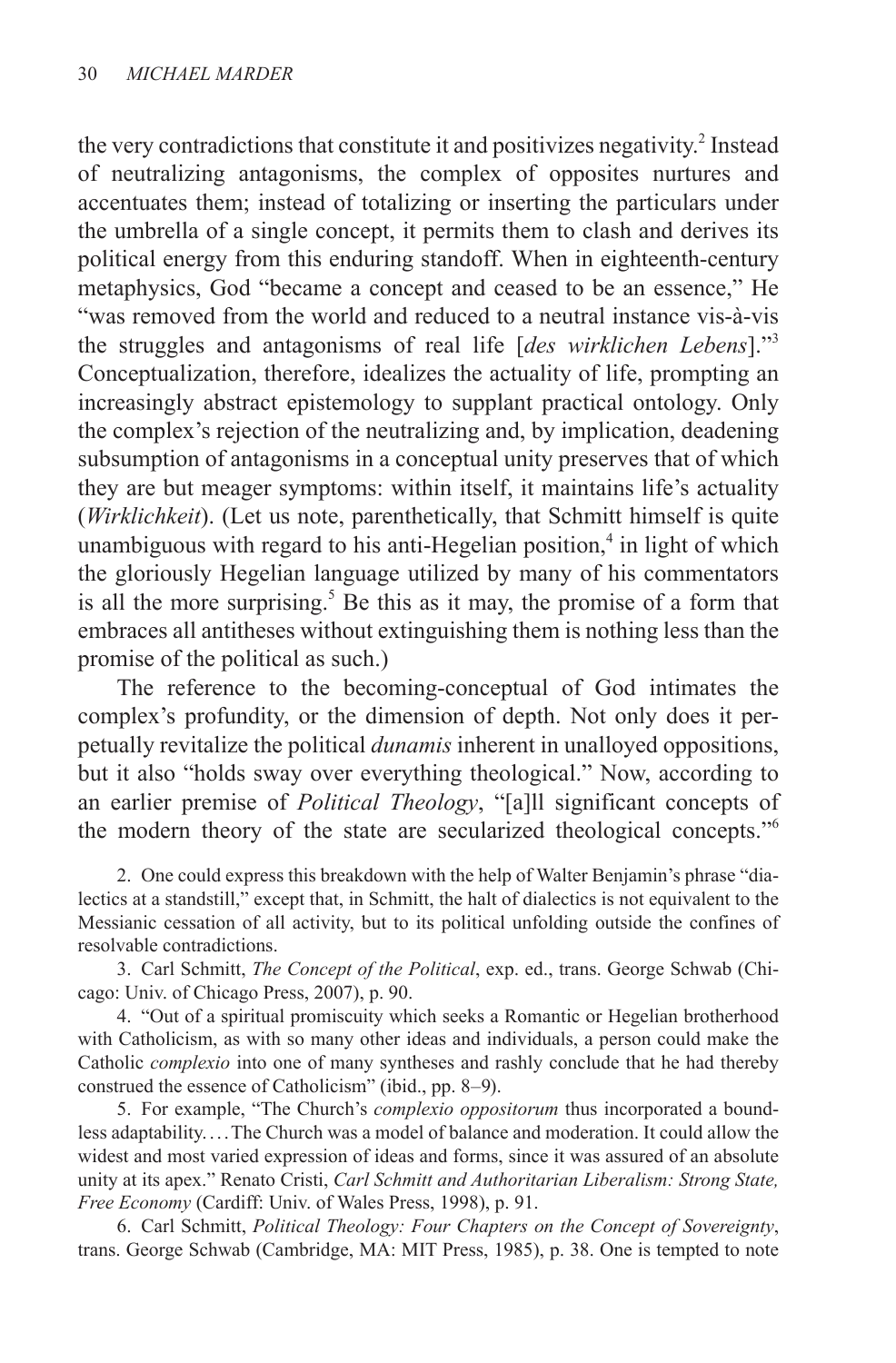*Complexio oppositorum* is, at the same time, one of such concepts and a more general link in the transition from the theological to the political signaled in the very title of the 1923 text that combines a singular religious doctrine with the universality of political form. Indeed, if books aspire to live up to their titles, Schmitt's *Roman Catholicism and Political Form* is a superb example of this aspiration, in that it announces, as though *a priori*, the unmediated conjunction of the theological and the political, the singular and the universal, which itself becomes possible within the framework of the religion it names and the form generated by this religion.

Despite the proviso that *complexio oppositorum* envelops all oppositions without exception, the form of the institution that embodies it—Roman Catholicism—is exceptional: "From the standpoint of the political idea of Catholicism, the essence of the Roman Catholic *complexio oppositorum*  lies in a specific, formal superiority over the matter of human life [*in einer spezifisch formalen Überlegenheit über die Materie des menschlichen Lebens*] s*uch as no other imperium has ever known*." I would like to defer the discussion of this extraordinary form for yet another moment, but will return to it after pointing out the consequences of the special status of the Catholic *imperium*. It is well known that, for Schmitt, the sovereign is "he who decides on the exception."<sup>8</sup> But the relation of *complexio oppositorum* to sovereignty complicates this definition, given that it is an exceptional arrangement that, like the Platonic *khora*, receives everything without exception. The complex politicizes its contents not by singling them out and, in a sovereign manner, decisively bestowing upon them the status of an exception, but by drawing out of them a uniquely political form. In other words, thanks to the mere incorporation of all antagonisms into this *imperium*, their political nature comes to the fore.

The theological analogue to the juridical concept of exception (*Ausnahme*) is a "miracle" (*Wunder*),<sup>9</sup> and *complexio oppositorum* is nothing short of miraculous. One cannot help but experience a sense of wonder in the face of the unmediated way in which it brings together mutually

here that another famously "programmatic" statement of Schmitt is that "all political concepts, images, and terms have a polemical meaning" (Schmitt, *The Concept of the Political*, p. 30). After putting the two statements side-by-side, we cannot help but witness a spectacular *complexio oppositorum* in Schmitt's own understanding of the political *both* as enchained to a transfigured theological content and freed for the indeterminacy of polemics.

- . Schmitt, *Roman Catholicism*, p. 8, emphasis added.
- . Schmitt, *Political Theology*, p. 5.
- . Ibid., p. 36.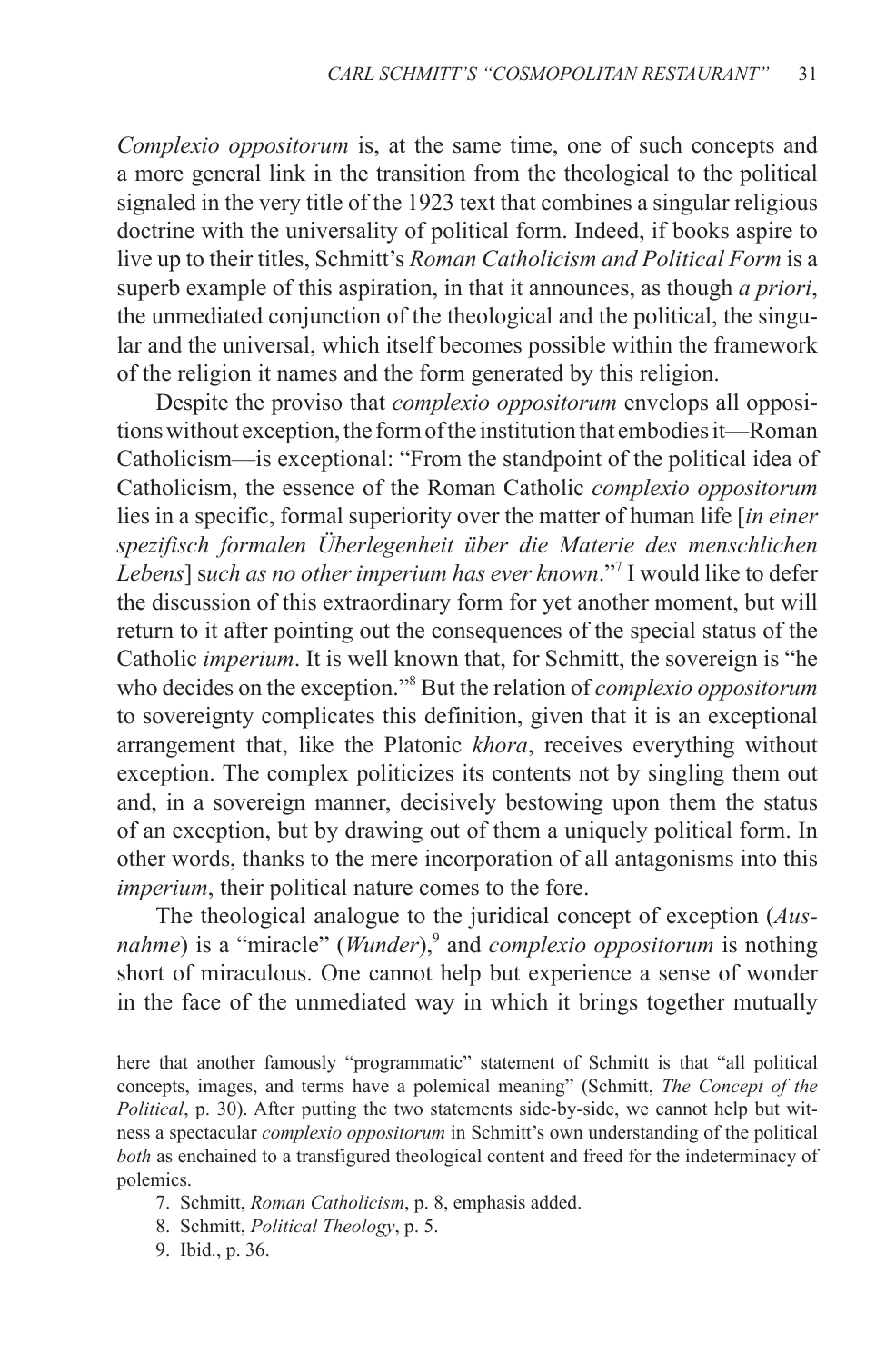exclusive ideas and institutions. Yet, the evidence for its extraordinariness is not exhausted with this im-mediation. As Samuel Weber reminds us, the origins of the term that "in Schmitt's lifetime was employed by the great Protestant historian Adolf von Harnack, who used it to explain, if not justify, the 'anti-Roman affect'," go back to alchemy.<sup>10</sup> Schmitt's polemical cooptation and re-coding of a syntagma used by a Protestant thinker who shared the antagonistic "affect" diagnosed in the first line of the 1923 text is a telling methodological exercise consistent with the emphasis on the polemical possibilities of all political concepts. What interests me in the genealogy of the *complexio*, however, is its alchemical origin, which, I believe, is neither an idle curiosity nor a sign of the nostalgia for the irrational that is said to haunt Catholic thought. Schmitt himself staunchly resists all romanticizing views of Roman Catholicism and the "dubious honor" of serving as a temporary shelter from the iron cage of modernity frequently conferred upon it. Why, then, even mention the (perhaps disavowed) alchemical roots of a crucial Schmittian concept that goes the greatest distance toward describing his political and theological ideal?

If we could designate a companion book to *Roman Catholicism*, no other candidate would stand out more than Carl Jung's *Mysterium Coniunctionis*, which, as a supplement to Schmitt, has the potential of investing with new significance the classical psycho-politics that Plato formulates in *The Republic*. At the cusp of alchemical, psychological, and Christian symbolism, Jung corroborates Schmitt's insights on the equal inclusion of masculine and feminine authority figures in Roman Catholicism that "is already a *complexio oppositorum*."11 Furthermore, both thinkers insist that the oppositions constitutive of the psychological and political domains alike must be concretely personified. Personification of the psychological forces is at the heart of Jungian "archetypes" (the *complexio* is explicitly mentioned in the chapter titled "Rex and Regina" ["King and Queen"]), just as the subjectivization of sovereignty furnishes

10. Samuel Weber, *Targets of Opportunity: On the Militarization of Thinking* (New York: Fordham UP, 2005), p. 28.

11. Carl G. Jung, *Mysterium Coniunctionis: An Inquiry into the Separation and Synthesis of Psychic Opposites in Alchemy*, trans. R. F. C. Hull (Princeton, NJ: Princeton UP, 1977), p. 374. Cf. Schmitt's statement: "The pope is called the Father; the Church is the Mother of Believers and the Bride of Christ. This is a marvelous union of the patriarchal and the matriarchal, able to direct both streams of the most elemental complexes and instincts—respect for the father and love for the mother—toward Rome" (Schmitt, *Roman Catholicism*, p. 8).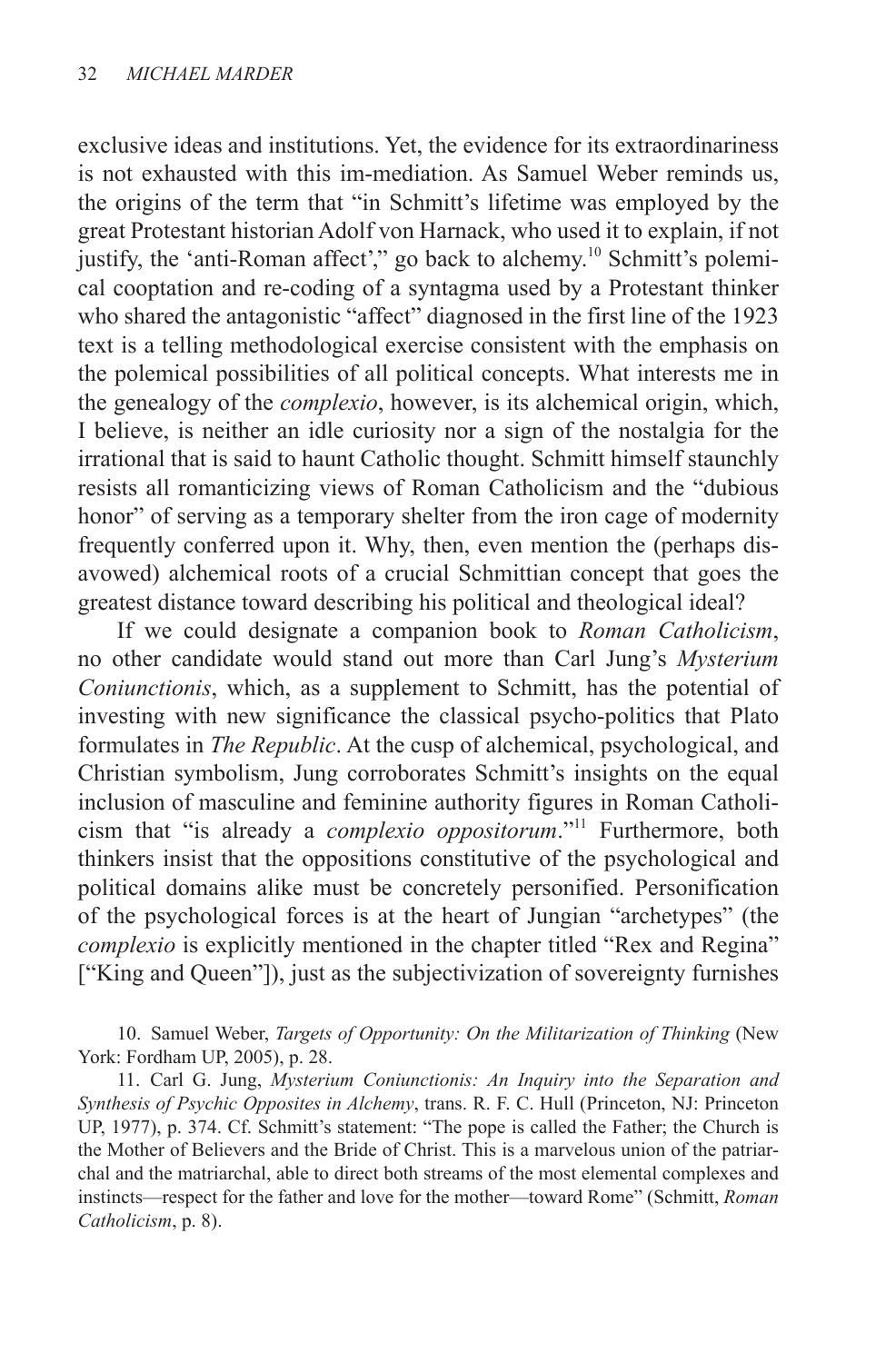the basis for Schmitt's rethinking of "representation." For the latter, the art of politics entails an ability to juggle the abstract and concrete elements included in any representation without sacrificing one of them for the sake of the other. The idea that the "pope is not the Prophet but the Vicar of Christ" reveals that, "[i]n contradistinction to the modern official, his position is not impersonal, because his office is part of the unbroken chain linked with the personal mandate and concrete person of Christ. This is truly the most astounding *complexio oppositorum*."12 In a vicarious relation of power, the abstract and the concrete, the same and the other, are not mediately reconciled; they, rather, enter into a permanent standoff that generates the form of a personified representation, which, in the secularized political realm finds embodiment in the figures of the sovereign, the enemy, and the friend. $13$ 

#### *The Living Form of Politics*

We are now ready to face the marked "alchemical" origin of *complexio oppositorum*. My contention is that what motivates Schmitt to introduce this notion is a search—in which, arguably, the philosophical tradition has failed—for a *living form* that he will identify, first, with the remarkable "elasticity" of Roman Catholicism and, second, with the political as such. To reiterate, a living form is neither *a posteriori* imposed onto dead contents in a sort of dialectical magic that infuses inert matter with spirit, nor does it mirror the disquietude of life from a contemplative standpoint external to it. The "alchemical" moment bypasses all mediate and mimetic necessities and demonstrates that the Catholic *complexio oppositorum*, "despite its formal character, retains its concrete existence at once vital and yet rational to the *n*th degree [*die trotz ihres formalen Charakters in der konkreten Existenz bleibt, lebensvoll und doch im höchsten Maße rational ist*]."14 The miraculous and exceptional character of this form hides in the

12. Ibid., p. 14.

13. This is the point that Sarah Pourciau misses when she writes that "[t]o propound an alternative theory of *qualitative* representation, he [Schmitt] draws on a Roman Catholic tradition of political theology which grounds the relation between a sovereign Church and a subject people in a Christian concept of mediation. The concept takes its energy from the paradigm of redemptive reconciliation—between human matter and divine form, earthly body and heavenly spirit—accomplished by Christ in the moment of the Word made flesh." See Sarah Pourciau, "Bodily Negation: Carl Schmitt and the Meaning of Meaning," *MLN* 120 (2005): 1066–90; here, p. 1082.

14. Schmitt, *Roman Catholicism*, p. 8.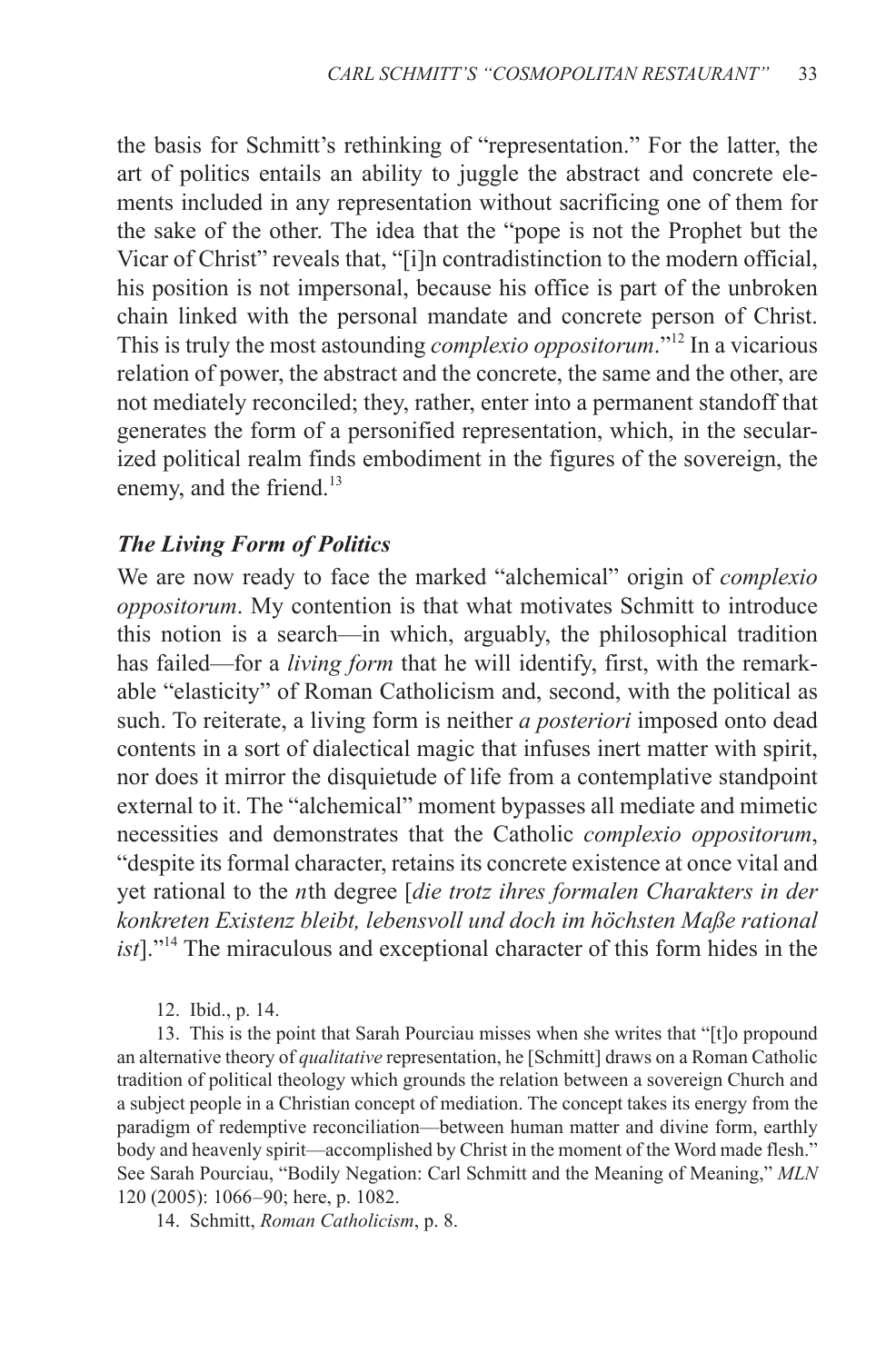fact that it *is* life itself and, simultaneously, a concrete representation of life in excess of what it represents.<sup>15</sup>

The elusiveness of the living form whose existence is (from the perspective of modern philosophy) as tenable as that of the alchemical "philosopher's stone" is not unrelated to the historical tendency toward an abstracting neutralization of all substantive concepts. From Kant's transcendental philosophy to Max Weber's "sociology of law," the hollowing out of form presents itself as a necessity to Western thought.<sup>16</sup> This notion has been rendered procedural, calculable, transcendental, rationalized, "pure," culminating in the organizational formality of democracy that, like technicity itself, comes to lack any "normative" content: "...if one regarded it from the perspective of some political program that one hoped to achieve with the help of democracy, then one had to ask oneself what value democracy itself had *merely as a form.*"17 The answer to this question is that, as a mere, emptied out—hence, dead—form, democratic political organization possesses only the instrumental value of pure means devoid of any ends. As a result, it faces two options: either a lapse into complete opportunism and populism, or a ruthless imposition of its voided form onto the contents that would not have assumed it otherwise. More often than not, these alternatives are combined in the Machiavellian fashion, in which the Empire currently endeavors to globalize this most inflexible of abstractions.

Such is the backdrop against which Schmitt's recovery of the living form must assert itself. In *Political Theology*, its specifically living character is construed as a counter-thrust of the full and thick "form in its substantive sense [*der Form im substanziellen Sinne*]"18 that defies its modern "emptying out." While Schmitt undertakes to fill out the political form with reference to the state, one could adapt his methodological insights to other institutions, such as culture, which is what I propose to do in the

15. In his early perceptive analysis of Schmitt in *Homo Sacer: Sovereign Power and Bare Life*, trans. Daniel Heller-Roazen (Stanford, CA: Stanford UP, 1998), Giorgio Agamben writes: "Life . . . can in the last instance be implicated in the sphere of law only through the presupposition of its inclusive exclusion, only in *exceptio*" (p. 27). A more radical possibility would be that life itself is born of its exclusive inclusion in the *complexio oppositorum*, a form that falls on the same side as the exception from the norm, or from the "sphere of law."

16. Schmitt, *Political Theology*, pp. 26–28.

17. Carl Schmitt, *The Crisis of Parliamentary Democracy*, trans. Ellen Kennedy (Cambridge, MA: MIT Press, 1996), p. 24, emphasis added.

18. Schmitt, *Political Theology*, p. 26.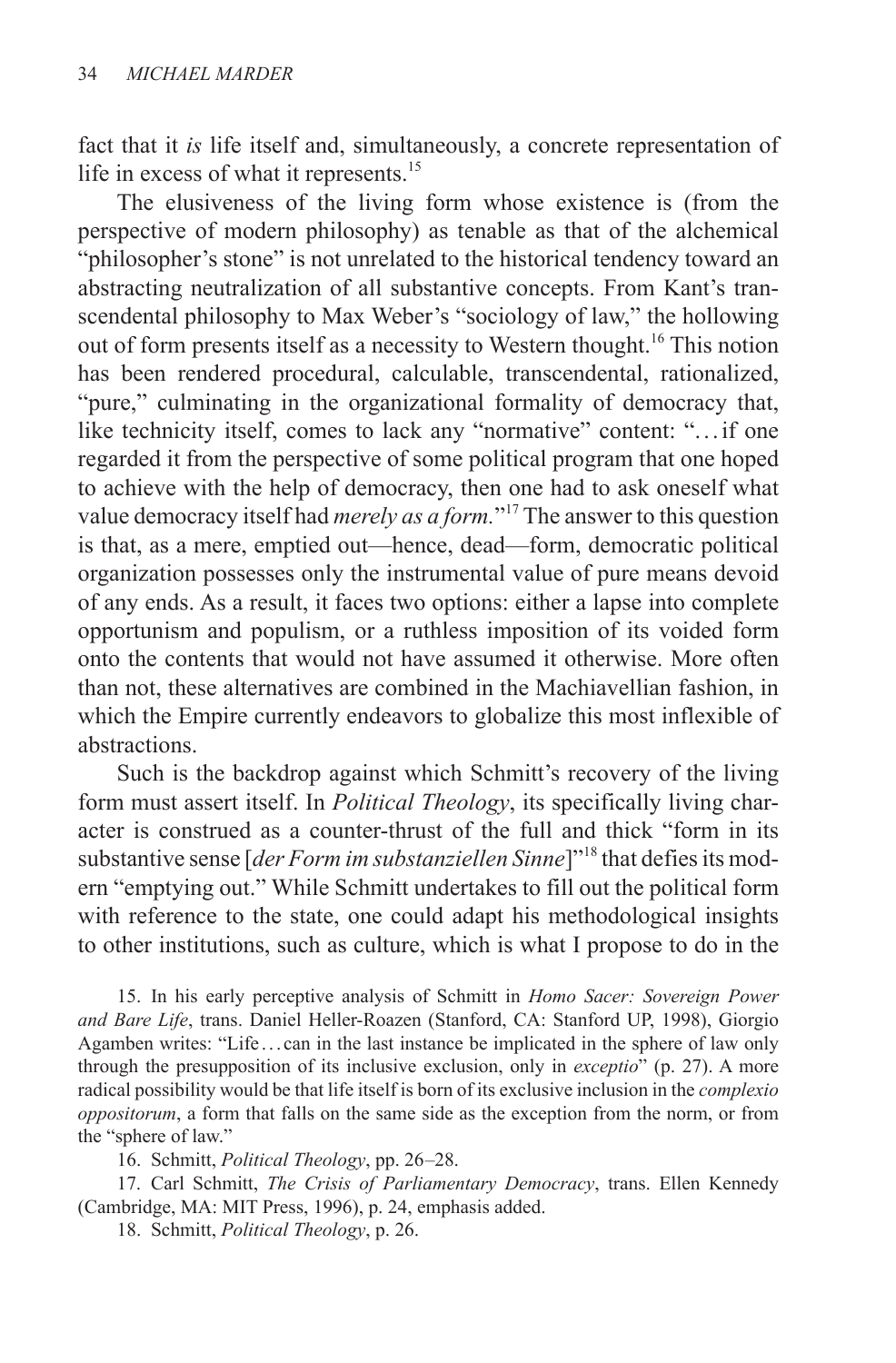subsequent sections of this essay. Still in the context of a discussion of the state, substantiveness immediately connotes something living, namely, that the "state thus becomes a form in the sense of a living formation [*Der Staat wird also zu einer Form im Sinne einer Lebensgestaltung*]."19 Qua formation (*Gestaltung*), the static form (*Form*) is set in motion, such that this setting-in-motion itself becomes the definitive moment of life. The process of forming is to be understood as the act of shaping the materials on which it works without ignoring the peculiarity of their content and the ineluctable oppositions dwelling in it. Indeed, "shaping" should be interpreted as the determination of oppositions, which is acutely aware of their substantive particularities and through which they get their first political bearings.

The distinction between the two forms of "form" prepares for a juxtaposition of the violent imposition of political order to the arrangement that unfolds from a certain way of living-together: "The state is the original power of rule, but it is so as the power of order, as the 'form' of national life [*'Form' des Volkslebens*] and not an arbitrary force applied by just any authority."20 It is, perhaps, unavoidable that the word *Volksleben*, "the life of the *Volk*," should sound alarm bells, especially in light of the place and the year of *Political Theology*'s publication: Munich and Leipzig, 1934. Yet, this is not reason enough to dispose of the fruit of Schmitt's work, which bears the traces of, but is not limited to, its tragic historical context. The point is that the substantive form inherent to a particular sociality will warrant the vitality of its political organization in a manner that will be incomparably more effective than the application of "an arbitrary force" synonymous with the imposition of an empty, external form indifferent to its contents. Thus, the form of *complexio oppositorum* will encompass, among other things, the opposition between content and form, which will imbue it with substantiveness and liveliness.

In light of the problematic of the living form, a number of questions arise that are crucial to our understanding of Schmitt's concept of the political: What is life and how to conceive of its opposite? What is the meaning of coming to life, or being "enlivened"? How does the process of "deadening" occur in the sphere of the political? Most recently, Samuel Weber's *Targets of Opportunity* has resonated with these questions, and the answers are worth summarizing here. His most poignant suggestion is that what

19. Ibid., p. 27. 20. Ibid., p. 25.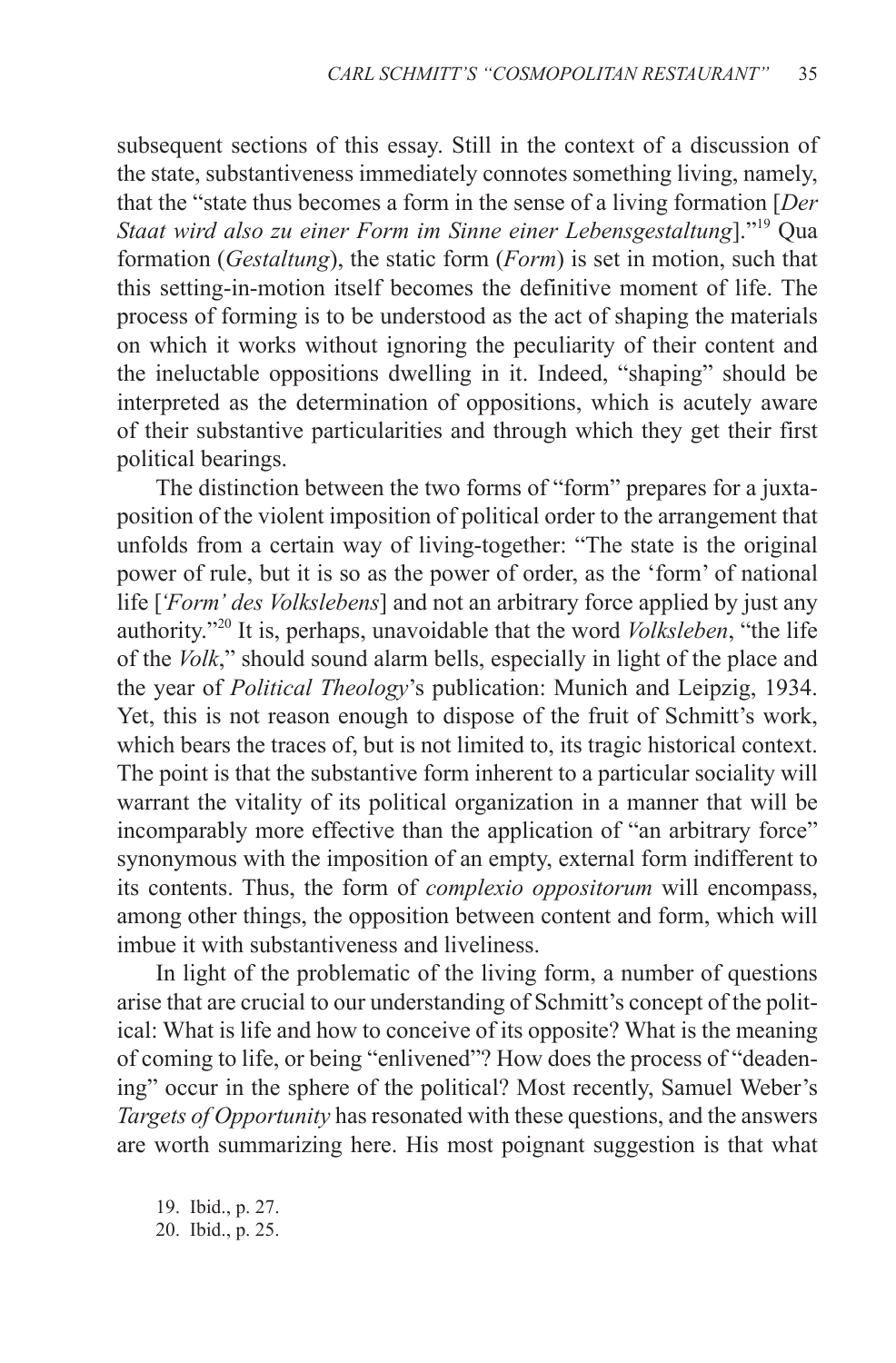appears to be the opposite of life—a "death-bearing enemy"—is, indeed, its condition of possibility, the guarantor of the tense vitality proper to the (at least) bipolar political world of friends and enemies.<sup>21</sup> At the same time, however, he chides Schmitt for falling back on a traditional opposition of "man versus machine, which he also associates with the opposition of life versus death."22 For Weber, then, Schmitt's approach to the question of life is simultaneously nuanced and crude, veritably exemplifying his subject matter, *complexio oppositorum*.

Even though these observations are helpful, they leave undisturbed the meaning of life in Schmitt's (early) writings, where to enliven is, in a certain sense, to formalize, to draw out the form that was already implicit in the "messy" and inexact content, all the while minimizing opportunities for the betrayal of their "messiness" and inexactitude. Yet, the pulsion of drawing *out* is, by the same token, tantamount to drawing these contents *into* the embrace of *complexio oppositorum*. The mechanism that, at once, does the work of externalization and internalization is concrete representation and, in particular, its rhetorical manifestations: "On the contrary, the power of speech and discourse—rhetoric in its greatest sense—is a criterion of human life....It moves in antitheses. But these are not contradictions; they are the various and sundry elements molded into a *complexio* and thus give life to discourse."23 Here, Schmitt is not praising the deliberative empty talk of an infinite parliamentary discussion, which he denounces in *The Crisis of Parliamentary Democracy*, but what Heidegger might refer to as the deeply buried power of "primal words." Their formal potency lies in the antithetical movement that circulates in the complex of determinate oppositions, from which the life of discourse derives. Concrete representation remains faithful to the polemical ground of discourse and to life itself.

On the other hand, de-formalization deadens; it amounts to a depoliticization, deformation, and neutralization of all determinate oppositions.

21. Weber, *Targets of Opportunity*, p. 40. The reliance of the category of life on a "death-bearing enemy" stands in contradiction to Weber's assertion that the "model of the *creation of life out of nothing* will assume a subtle but decisive importance" in Schmitt (p. 35). To account for this contradiction, it would be necessary to examine the particular perspective from which life is created *ex nihilo*, the perspective that does not recognize the exception, that synthesizes opposites, and that depends on the principles of abstract representation.

22. Ibid., p. 32.

23. Schmitt, *Roman Catholicism*, p. 23.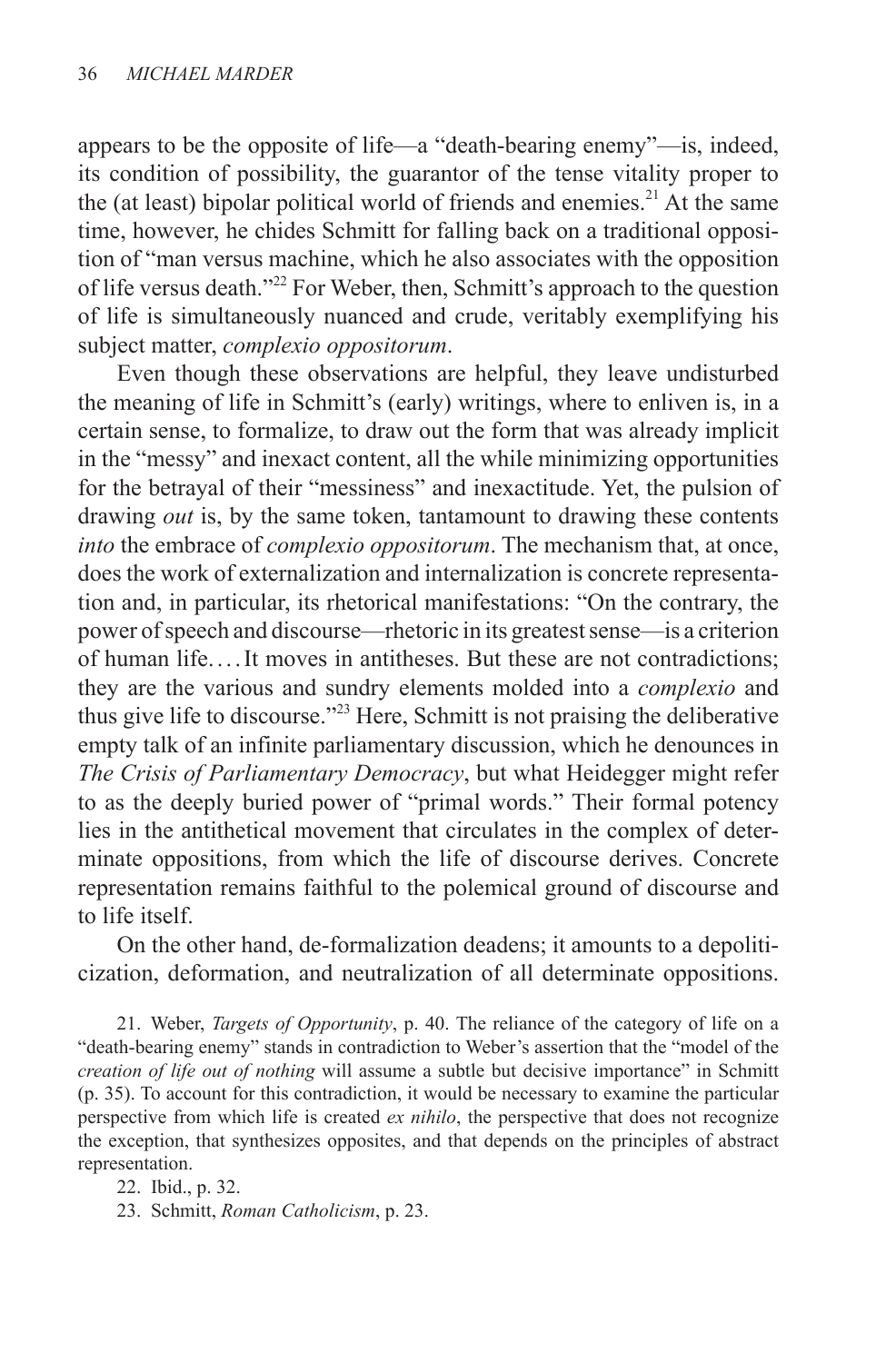As always in Schmitt, de-formalization that effectuates the disbanding of the *complex* of opposition portends a double danger: a reversion into the absolute difference of atomized, formless content that cannot be mustered into an oppositional arrangement *and* a conversion of a living form into the absolute indifference of a purely abstract form or concept, such as "humanity."24 Where "[u]niversality at any price would necessarily have to mean total depoliticization,"<sup>25</sup> particularity at any cost produces the same effect because it dissolves political oppositions into mere difference.<sup>26</sup> Death, therefore, also arrives in two ways: (1) the *rigor mortis* of abstract contradiction, hyper-formalism, and hyper-determination; and (2) decomposition into pure difference and complete indeterminacy.

It follows that Schmitt's conception of life is non-vitalist and nonorganicist. Life is not an impersonal force of sheer immanence that sweeps all organic entities into its midst. That which is most living in it is *complexio oppositorum*, which is to say that the most fateful, the most potent standoff transpires between life and death *within the living life itself*. 27 Any living form worthy of the name holds in itself this constitutive finitude, regardless of the occasional Schmittian rhetoric against mechanization and its external relation to death, aired by Samuel Weber. It is enough to take a glance at "The Age of Neutralizations and Depoliticizations," an influential essay written in 1929 and appended to *The Concept of the Political*  in 1932, to realize that what Schmitt calls "the pluralism of spiritual life [*Pluralismus des geistigen Lebens*]" is nothing other than the secularized *complexio* capable of accommodating both life and death: "it is wrong to

24. John McCormick, in "Transcending Weber's Categories of Modernity? The Early Lukács and Schmitt on the Rationalization Thesis," *New German Critique* 75 (Autumn 1998): 133–77, exhibits high theoretical sensitivity when he describes the formality of Schmitt's Roman Catholicism with a double negative: "Roman Catholicism is a form *not*  indifferent to content, nor is it an irrational elevation of content to an exalted level" (p. 163). This non-indifference and non-elevation are the hallmarks of the form that is living.

25. Schmitt, *The Concept of the Political*, p. 55.

26. According to Derrida's reading of Schmitt, the discrimination between a friend and an enemy "cannot be reduced to mere difference. It is a determined opposition, opposition itself." See Jacques Derrida, *Politics of Friendship*, trans. George Collins (London: Verso, 1997), p. 85.

27. Thus, the ending of "The Age of Neutralizations and Depoliticizations," in which Schmitt writes, "life struggles not with death, spirit not with spiritlessness...; spirit struggles with spirit, life with life" (*The Concept of the Political*, p. 96), could be interpreted as a rejection of the formally empty view that opposes pure life to pure death in favor of the approach that situates the life-death opposition within the "struggling lives" themselves.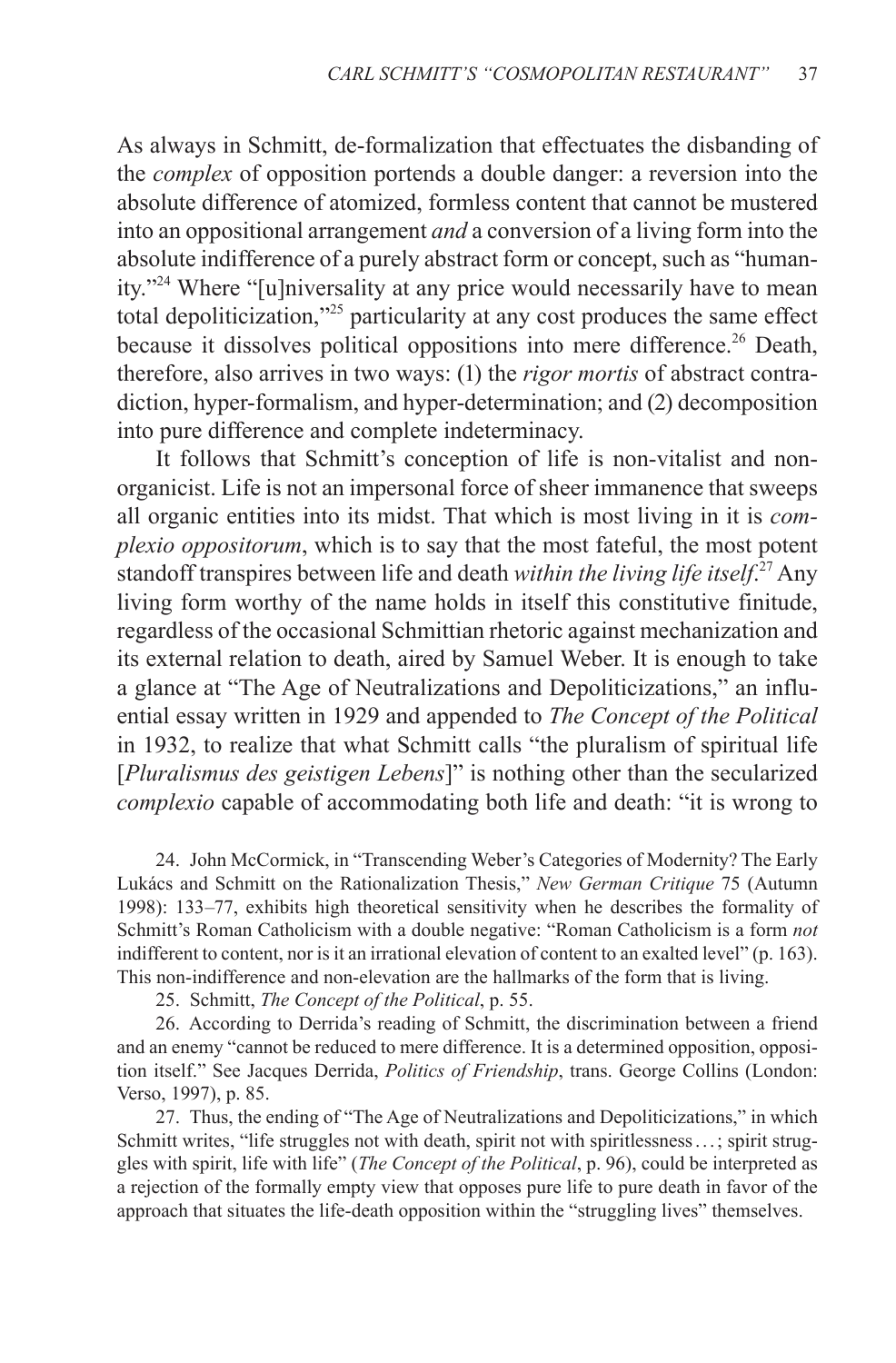solve a political problem with the antithesis of organic and mechanistic, life and death. A life which has only death as its antithesis [*Ein Leben, das gegenüber sich selbst nichts mehr hat als den Tod*] is no longer life but powerlessness and helplessness."28 Life does not face death and mechanization as external possibilities but, in the capacity of a living form, harbors its opposites within itself.<sup>29</sup> The political quest for such a form cannot disregard the mechanistic and the inorganic, much less exclude them from the "pluralism" defined by the welcome that it extends to all determinate oppositions.

We might project these existential theses back onto Schmitt's refusal to romanticize Roman Catholicism by allying it with the "soulful polarity" of the fictitious "dichotomy between a rationalistic-mechanistic world of human labor and a romantic-virginal state of nature."<sup>30</sup> However monstrous or deadening it might be, the "rationalistic-mechanistic world," taken to be a metonymy for modern culture, is an offshoot of life, perhaps, one that defines life's very liveliness. Likewise, the striving toward the paradisiacal "state of nature" is a product of the same culture that it desires to evade. Taking this dual insight into account will allow us to rethink "culture," which, throughout the history of Western philosophy, has been equated with death, and to reconsider its contemporary avatar, "multiculturalism," in terms of a mutation of *complexio oppositorum*.

#### *A Virtuous Circle: The Mutual Invigoration of Culture and Politics*

In keeping with the stages of neutralization where the political intensity ebbs away from the institutions it previously sustained, the emptiness of

28. Schmitt, *The Concept of the Political*, p. 95. A few pages earlier, Schmitt has written: "A result of human understanding and specialized knowledge, such as a discipline and in particular modern technology, also cannot be presented as dead and soulless any more than can the religion of technicity be confused with technology itself" (pp. 93–94). His point, then, is that culture and technology (the contemporary incarnation of the latter) do not stand on the side of pure death.

29. Jacques Derrida, in *The Postcard: From Socrates to Freud and Beyond*, trans. Alan Bass (Chicago: Univ. of Chicago Press, 1987), has eloquently called this irreconcilable, non-dialectizable tension "*la vie la mort*" or "*life death*" (p. 259).

30. Schmitt, *Roman Catholicism*, p. 10. "The Church is neither the mechanically formalistic entity scorned by Protestants nor the haven of unconquered nature and irrational expression lauded by Romantics" (McCormick, "Transcending Weber's Categories," p. 163). Yet, to say, as McCormick does in the following sentence, that the Church "stands above such antinomies, absorbs, maintains, and transcends them" is to equate the operations of the *complexio* with the Hegelian *Aufhebung*.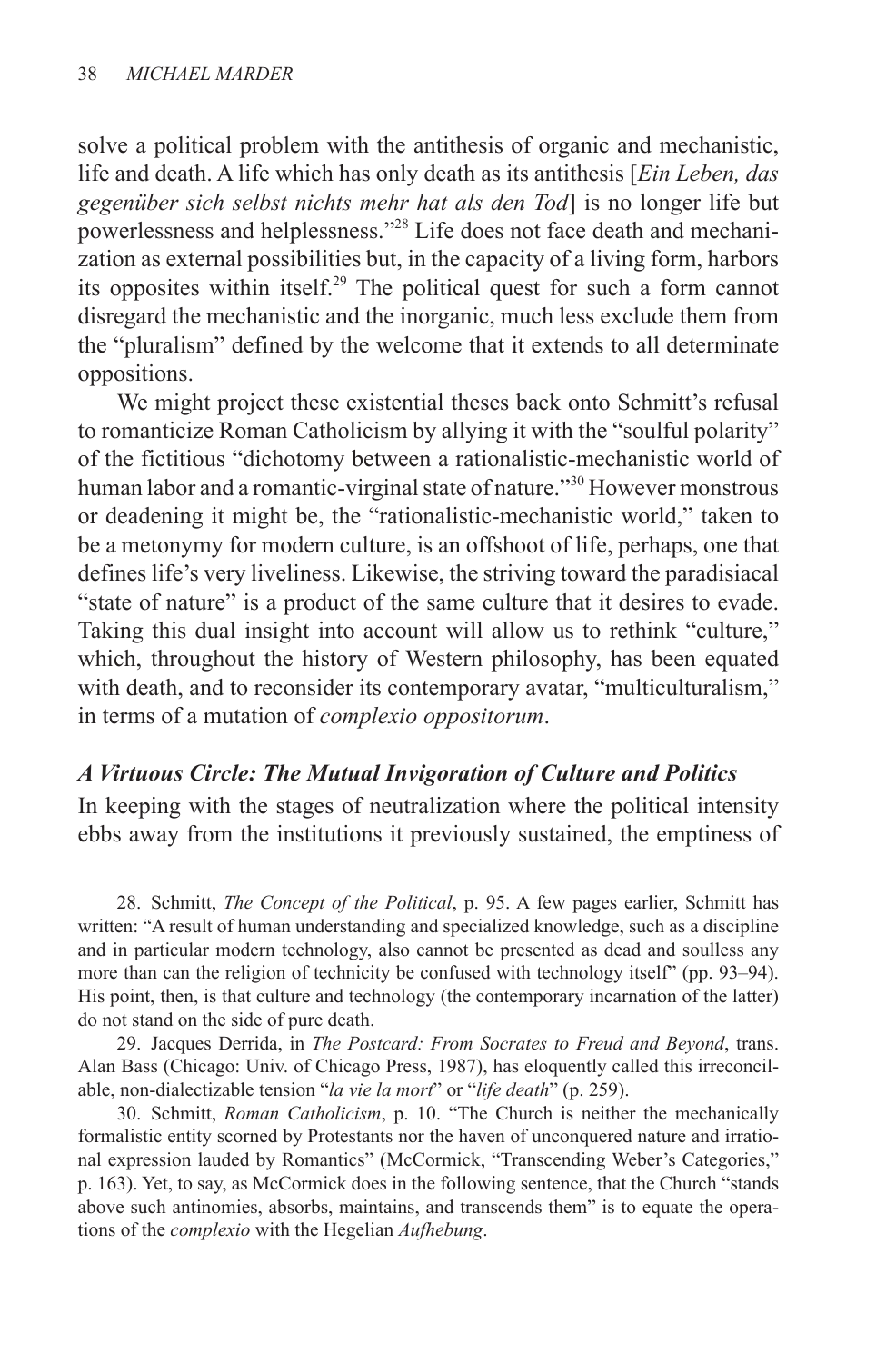abstract form is a historical by-product of every depoliticized domain, be it theology, metaphysics, or the state. But the cumulative effects of this hollowing out ultimately threaten culture itself: "Once everything had been abstracted from religion and technology, then from metaphysics and the state, everything appeared to have been abstracted above all from culture, ending in the neutrality of cultural death [*die Neutralität des kulturellen Todes*]."31 For Schmitt, absolute neutrality is tantamount to nihilism, or to what, on the next page of the 1929 essay, he calls "the fear of cultural and social nothingness [*die Furcht vor dem kulturellen und sozialen Nichts*]."32 It appears, then, that an effective response to this fear does not consist in the individual recuperation of formerly politicized domains, but in enlivening the cultural form that has been gradually eroded at every successive stage of depoliticization. In other words, the goal is to politicize culture *in toto* by allowing cultural life, in the sense of the antagonistic *complexio oppositorum*, to flourish in the place claimed by the neutrality of death.

Two obstacles that arise before any attempt to rehabilitate this form are Schmitt's ostensibly dismissive attitude to culture in *The Concept of the Political* and the traditional association between culture and death deeply ingrained in the history of Western thought. First, in imagining the complete disappearance or leveling of enemy-friend distinctions, "[w]hat remains is neither politics nor state, but culture, civilization, economics, morality, law, art, entertainment, etc."<sup>33</sup> The open-ended list of remainders is by no means haphazard or accidental, since the depoliticized culture translates seamlessly into a kind of civilization where the false dilemma of choosing between economic rationality and a legally codified morality is the only "serious" supplement to the danger-free and light (but, ultimately, boring and bored) human existence in a perpetual search for new sources of entertainment. At the extreme, culture *is* entertainment, which is to say, something hopelessly inadequate to the task of breathing new life into the political.

Nonetheless, as Leo Strauss's astute analysis makes clear, Schmitt paints an image of the impoverished culture that, as such, does "not *have*  to be entertainment, but... *can* become entertainment."34 The uncomplimentary depiction of cultural bankruptcy is not a definitional necessity,

33. Ibid., p. 53.

34. Leo Strauss, "Notes on Carl Schmitt, *The Concept of the Political*," in Schmitt, *The Concept of the Political*, p. 116.

<sup>31.</sup> Schmitt, *The Concept of the Political*, p. 93.

<sup>32.</sup> Ibid., p. 94.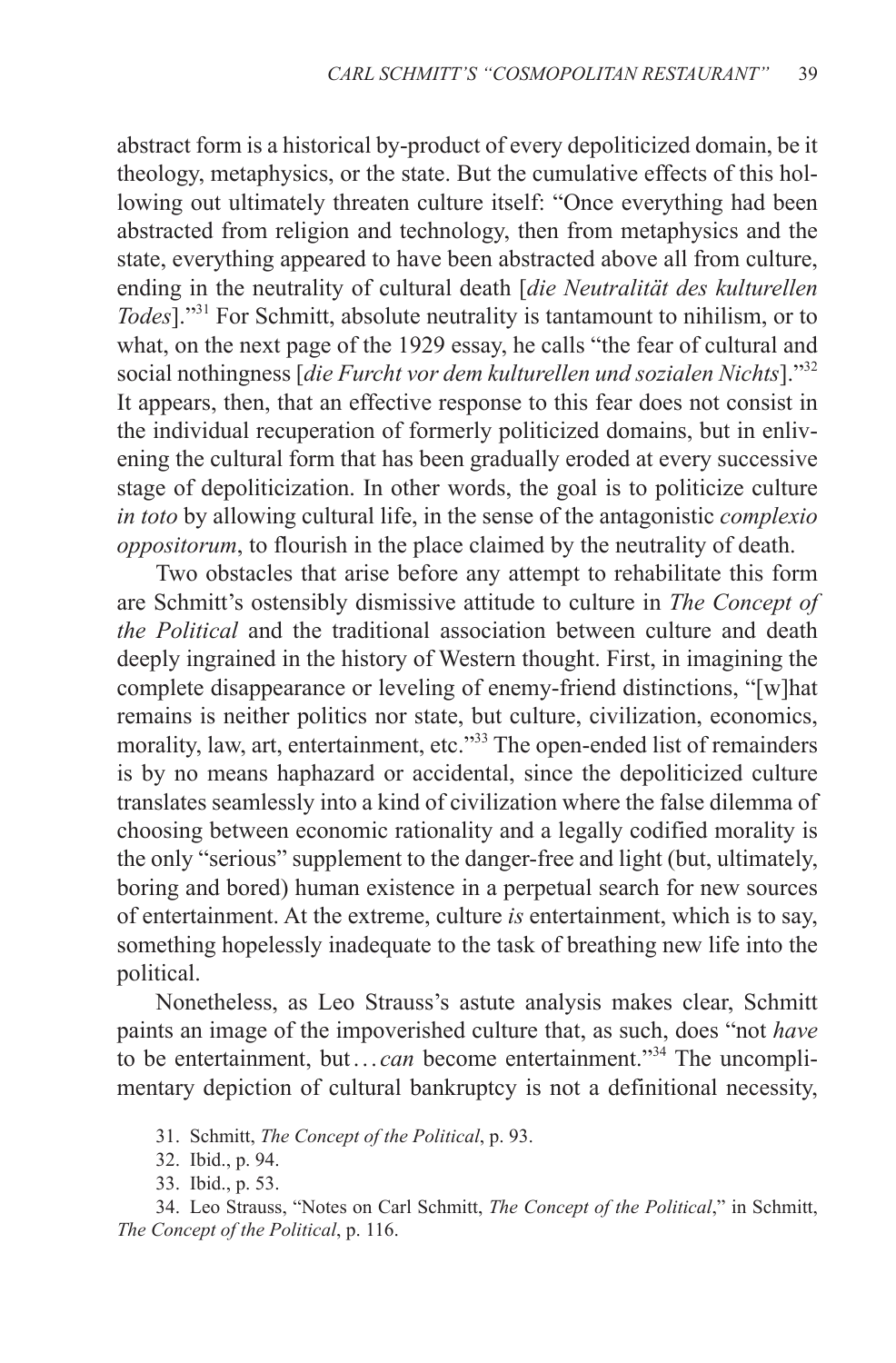but only a possibility that hinges upon its empty formalization throughout the recent stages of neutralization. Entertainment gains an upper hand when the "pluralism of spiritual life" is greatly reduced to a one-dimensional monoculture disseminated on the mass scale. The position Strauss champions is probably predicated on an elitist valorization of high over low culture that relegates all seriousness to the former and an empty, "nauseating" curiosity to the latter. Despite this predication, the institution in question is not necessarily diversionary and non-political—a reality to which the very standoff between its high and low varieties testifies. Thus, in and of itself, culture is not allergic to politics.

The second problem staring us in the face is that, up to the present, philosophy has insistently identified culture with death.<sup>35</sup> Already for Hegel, culture as "self-alienated spirit" is instituted thanks to "the true sacrifice of *being-for-self*...that...surrenders itself as completely as in death."<sup>36</sup> Transpiring in the medium of language, the self-sacrifice of consciousness results from a desire to make sense for the other, the desire whose fulfillment indicates that my "*real existence dies away*."37 More recently and more explicitly, Jacques Derrida has maintained that "[t]here is no culture without a cult of ancestors, a ritualization of mourning and sacrifice.. . .The very concept of culture may seem to be synonymous with the culture of death, as if the expression 'culture of death' were ultimately a pleonasm or a tautology."38 The stakes of the identification of culture with death are high; if, as Derrida proposes, the two terms are synonymous, then culture connotes pacification and dissolution of all contradictions—in a word, depoliticization.

Nonetheless, upon closer scrutiny this conclusion proves to be unwarranted. In Hegel as well as in Derrida, death is not a finality abstractly opposed to life, but a part of the concrete, living life itself. The "culture of death" that ritualizes mourning cares for the double survival (the excess

35. A notable exception to this general rule is Nietzsche, who foreshadows Schmitt in his emphasis on a living unity of content and form in any given culture: "a people to whom one attributes culture has to be in all reality a single living unity and not fall wretchedly apart into inner and outer, content and form." Friedrich Nietzsche, *Untimely Meditations*, trans. R. J. Hollingdale (Cambridge: Cambridge UP, 1997), p. 80.

36. G. W. F. Hegel, *Phenomenology of Spirit,* trans. A. V. Miller (Oxford: Oxford UP, 1977), p. 308.

37. Ibid., p. 309.

38. Jacques Derrida, *Aporias*, trans. Thomas Dutoit (Stanford, CA: Stanford UP, 1993), p. 43.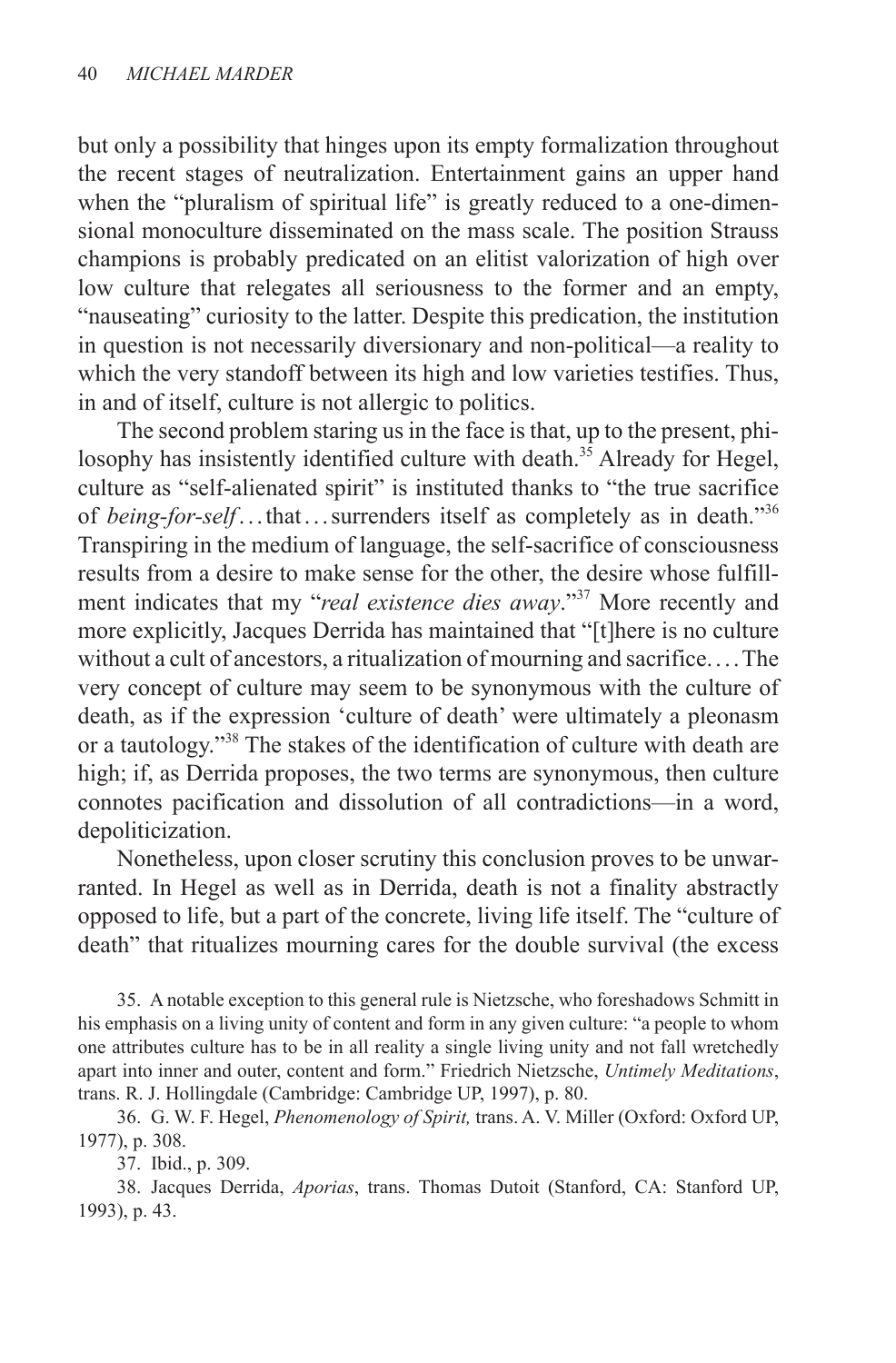of life over and above itself) of those whose memory is institutionally monumentalized and of those who cultivate this very memory. Neither is the dying away of "real existence" in language the last word of the subject who acquires a new life in the discursively mediated intersubjective relation. Cultural life is, thus, transformed by its intimate relation to death and is lived on a different plane than mere biological existence.

More pertinently, commenting on Schmitt's work, Strauss experiments with a more decisive break with the philosophical equation of culture and death: "'culture' always presupposes something that is cultivated: culture is always the *culture of nature*. This expression means, primarily, that culture develops the natural predisposition...; it thus *obeys* the orders that nature itself gives."39 In Strauss's rendition, culture is the instantiation of a living form that is not imposed on its contents but grows out of them, "*obeys* the orders" of what it cultivates. The uncanny resemblance between this definition of culture and the way of communal life that, according to Schmitt, plays a key role in the upsurge of statehood hinges on the fact that both are salient examples of the living, substantial formation of *complexio oppositorum*. Just as the state determines the oppositions that are already present in any given mode of living together, so culture shapes the materials of nature entrusted for its cultivation. In the last instance, the cultivation of the human and non-human, organic and inorganic nature is the arche-political act that determines the internal form of oppositions and sets them in motion as a living formation (*Lebensgestaltung*). Conversely, the creation of cults may be conducive to the ossification of a static cultural form (*Form*), sanctioning an arbitrary imposition of abstractions that are foreign to the content, to which they attach themselves.

Culture, therefore, becomes animated by virtue of its participation in the logic of living forms that sketches out the outlines of *complexio oppositorum*. Differently put, in its substantive manifestations, it is always already politically charged. But Schmitt is, above all, a thinker of the crisis of the political that adversely affects or rarefies the substantive dimension. A form of forms victimized to the greatest extent in the age of neutralizations and depleted to the point of merging with entertainment, culture holds the highest potential among the other "shipwrecks" of depoliticization

39. Strauss, "Notes on Carl Schmitt," p. 104. Admittedly, this language may be excessively organicist, but it is in sync with the Schmitt of *Roman Catholicism*, who categorically states that the attitudes of mastery and domination are alien to the Catholic conceptions of nature. See Schmitt, *Roman Catholicism*, pp. 9ff.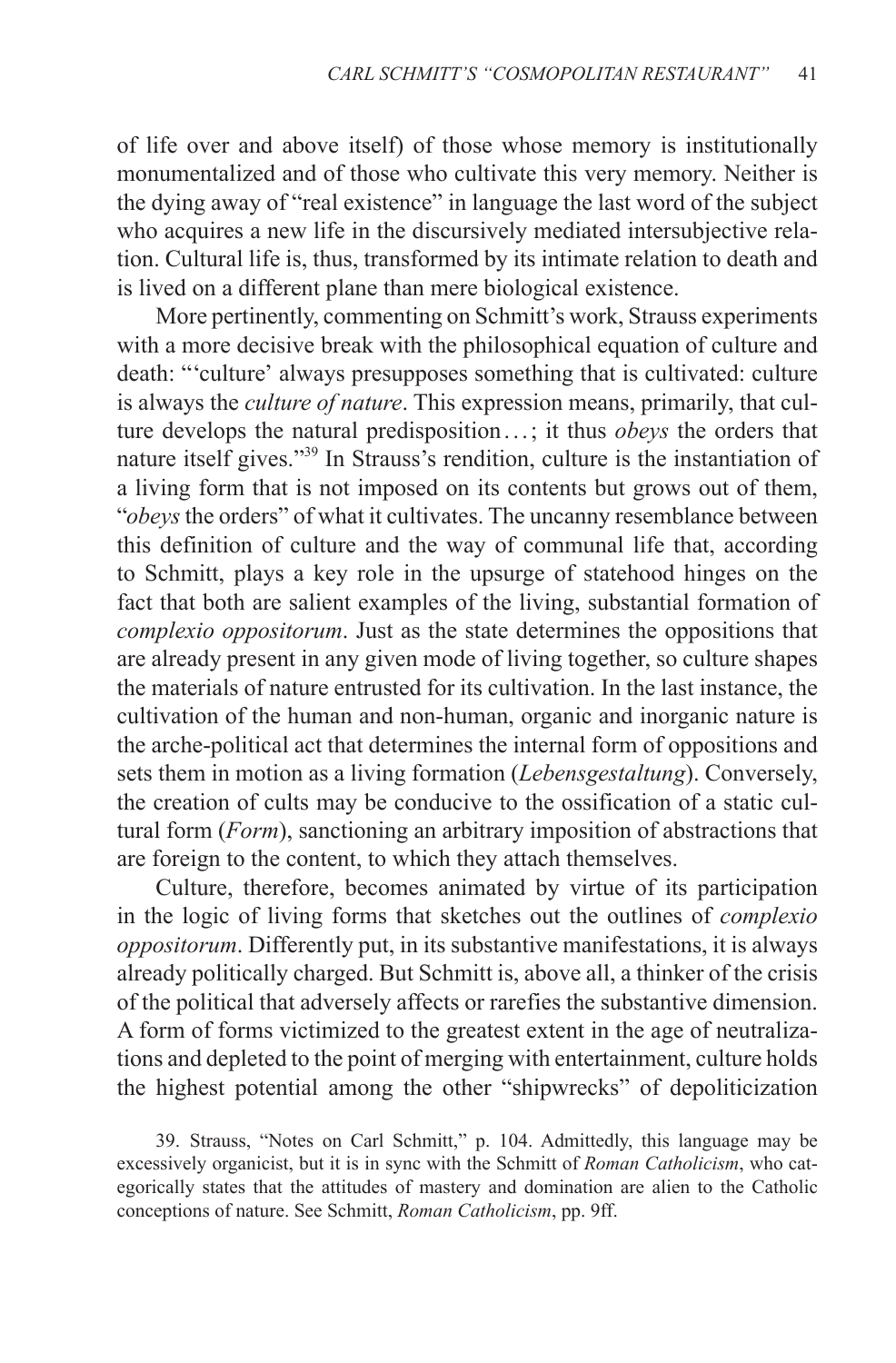(economics, morality, technicity, etc.) to resist this dominant trend and to give a new impetus to the political. How can this double bind be resolved concretely? I turn to multiculturalism for an answer.

## *Multiculturalism: A New* **Complexio Oppositorum***?*

At first glance, multiculturalism embodies everything Schmitt has found to be reprehensible about liberalism. It coincides with an ideal type of administrative politics that pretends to abandon enemy-friend distinctions in favor of a much more indeterminate "cultural difference" as long as it poses no real threat to the regime. Historically, however, the reasons behind adopting multiculturalism as an official policy have been political in the distinctly Schmittian sense. For example, in Canada, the precursor of the 1988 Multiculturalism Act was promulgated by Pierre Trudeau's government in 1971, with the tacit strategic aims not only of luring the votes of the increasing "New Canadian" immigrant population, but also of thwarting the aspirations of Quebec nationalists, whose assertion of the province's unique status was diluted with reference to the cultural specificity of other ethnic communities.40 As a result of the "Policy of Multiculturalism within the Bilingual Framework," the separatist movement was indirectly designated as the abstract enemy of "cultural diversity," masking its status as the concrete adversary of the federal state.

I cite the Canadian example in order to illustrate the political possibilities of multiculturalism that surpass its stated objectives as avowed by a liberal polity. Although a Schmittian reading of this historical instance is plausible, it will be necessary to elaborate a more general way of politicizing the term that has become something of a catchword in the contemporary politically-correct discourse. Asking a patently philosophical question, "What is multiculturalism?" will lead us to a realization that it is the truth of culture knowing itself as such, that is, as a plurality. Let me unpack this polemical definition with an eye to Schmitt's work.

In 1929, he writes: "All concepts in the spiritual sphere, including the concept of spirit, are pluralistic in themselves [*sind in sich pluralistisch*] and can only be understood in terms of concrete political existence. Just as every nation has its own concept of nation and finds the constitutive

40. Cf. Enoch Padolsky, "Multiculturalism at the Millennium," *Journal of Canadian Studies* 35, no. 1 (Spring 2000): 138–61; Danielle Juteau, "The Sociology of Ethno-National Relations in Quebec," in *Deconstructing a Nation: Immigration, Multiculturalism and Racism in '90s Canada*, ed. V. Satzewich (Halifax: Fernwood, 1992), pp. 323–42.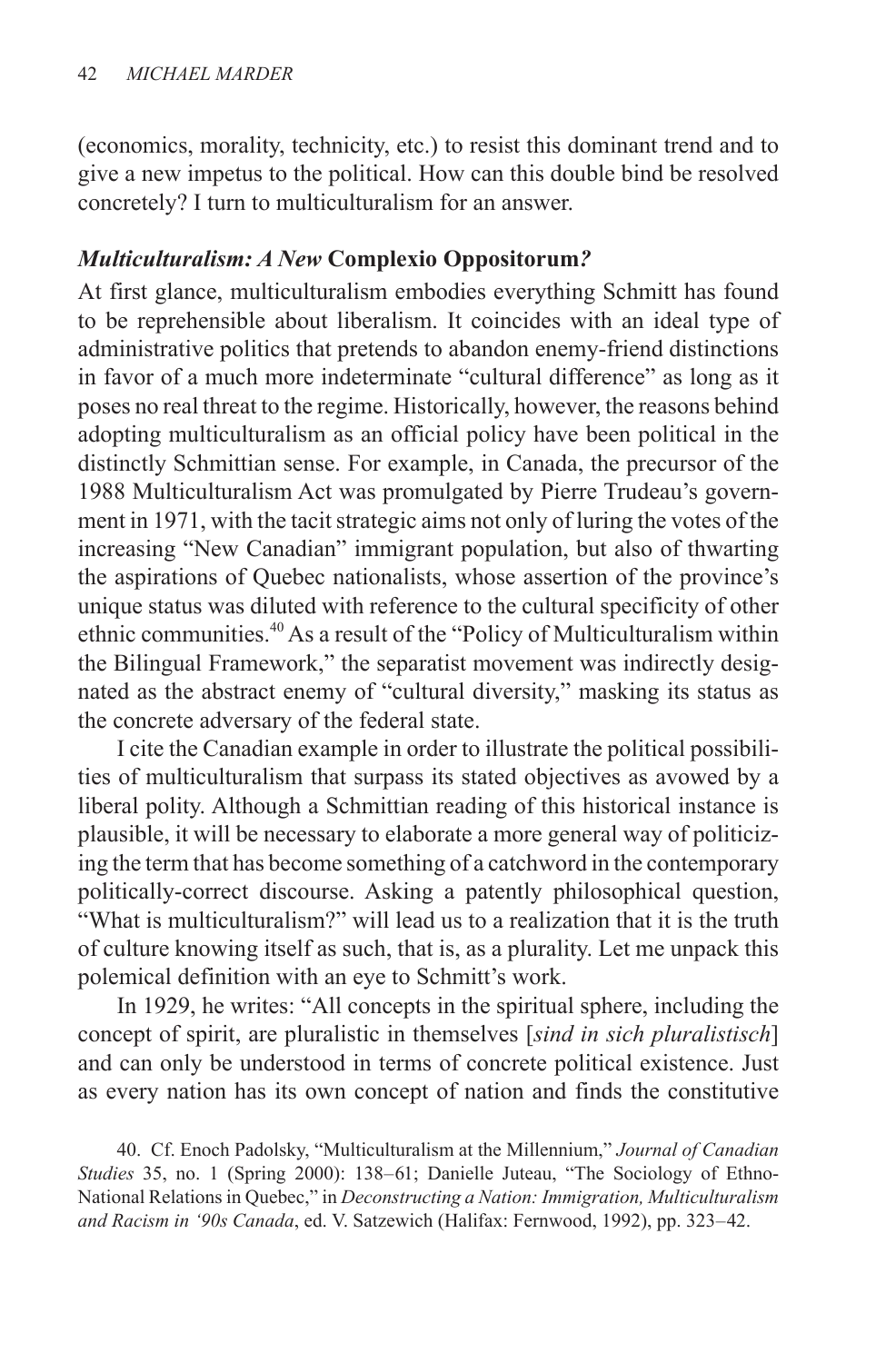characteristics of nationality within itself, so every culture and cultural epoch has its own concept of culture."41 Like "all concepts in the spiritual sphere," culture is not a totalizing synthesis of diverse, often antithetical, moments. The unstated negative reference to Hegel in this passage is rather blatant, given that his philosophy of history, precisely, hypostatizes a particular culture raised to the dignity of the concept and, therefore, to the status of a yardstick for its counterparts. Schmitt's radical historicism, on the contrary, operates with the non-synthesizable pluralism, which inheres in every "spiritual concept" and generates its form based on the particular historical content of "concrete political existence." Therefore, to affirm that multiculturalism is the truth of culture is not to make a transcendental metaphysical assumption. Quite the opposite is the case: this affirmation implies that no one culture can legitimately posit itself as the golden standard of Culture, since it must negotiate its living form with the internal resources and constitutive characteristics at its disposal. In the epoch of multiculturalism, the plurality of "culture" comes into its own.

Nevertheless, one should neither overlook nor dismiss the institution's popular and trivializing underside. Commenting on the Janus-faced structure of multiculturalism, Gayatri Spivak draws from it a lesson for postcolonial strategy: "If the multiculturalists' many cultures cannot be captured by some notebook definition, nor can Rorty's Enlightenment culture.. . .Our task is to look at the two strategies: culture as a battle cry against one culture's claim to Reason as such, by insider as well as outsider; and culture as a nice name for the exoticism of the outsiders."<sup>42</sup> This succinct formulation is political in the best of Schmittian traditions. Spivak acknowledges the existence of two cultural modalities, one of which retains a certain substantive and political richness of the "battle cry," while the other, presumably depoliticized in the capacity of "a nice name for the exoticism of the outsiders" and trimmed down to entertainment, pursues politics by other means. Furthermore, she echoes Schmitt's criticism of a totalized concept of culture ("captured by some notebook definition") put forth in the name of Reason. But it is at this point, which seems to reach the apogee of the political, that Spivak both continues and ceases to follow Schmitt. To be sure, she overtly identifies the enemy—"one culture's claim to Reason as such," in other words, an institution that presents itself as the

41. Schmitt, *The Concept of the Political*, p. 85.

42. Gayatri C. Spivak, *A Critique of Postcolonial Reason: Toward a History of the Vanishing Present* (Cambridge, MA: Harvard UP, 1990), p. 355.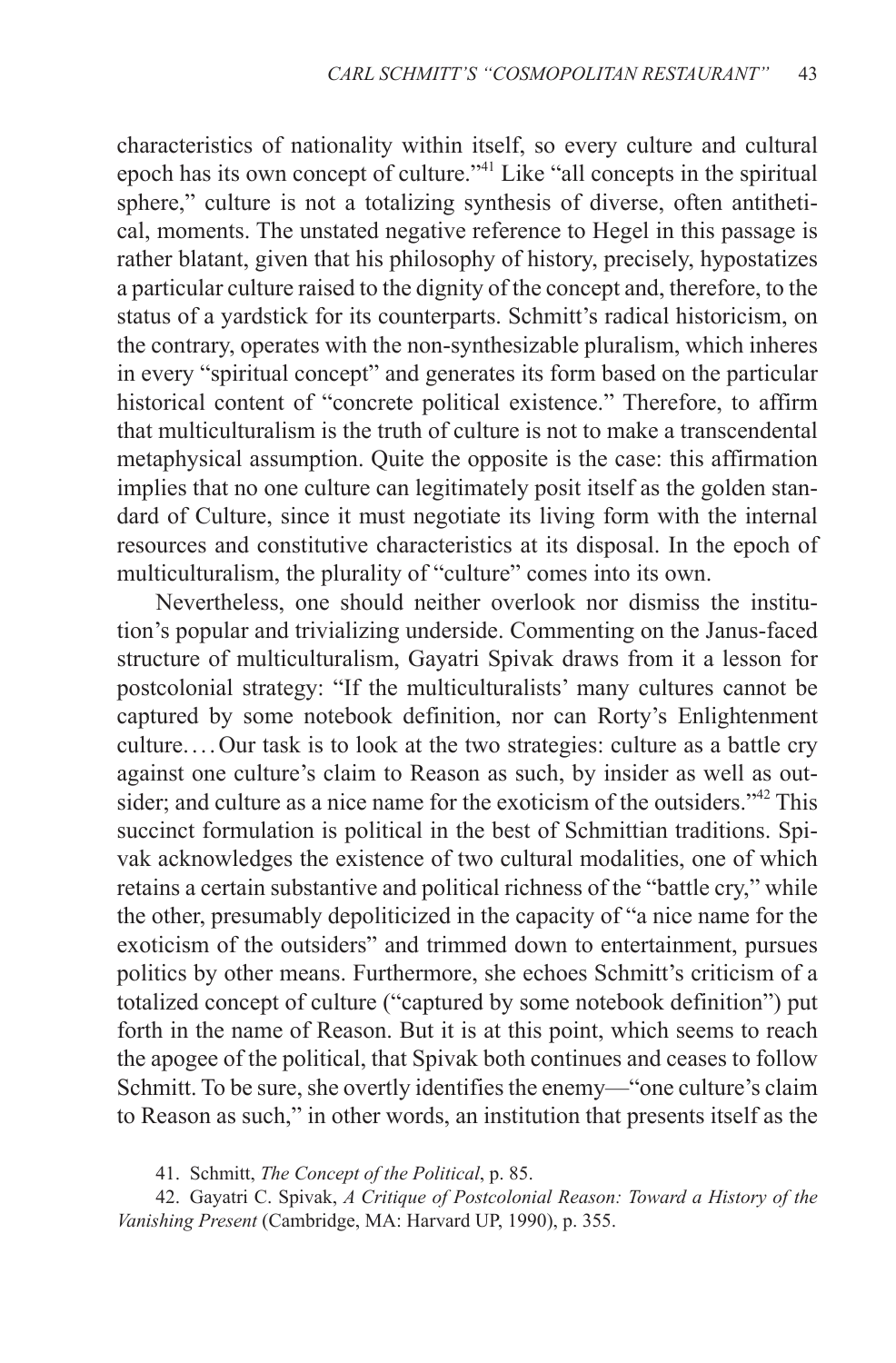dispassionate arbiter of all conflicts—in a gesture that remains indispensable to any political practice. Yet, the enemy is not an external foe or an internal adversary, but a unilateral (in this case, Eurocentric) usurpation of the cosmopolitan idea,<sup>43</sup> against which insiders fight shoulder-to-shoulder with outsiders. The enemy is not an abstraction, but those who promulgate an abstract, albeit contextually specific, cultural form in the guise of a de-contextualized universal.

The alliance of insiders and outsiders is indebted to the multicultural predicament, where the living forms of various cultures must be co-negotiated, considering that they necessarily coexist within the same political space. While such co-negotiation should not be linked, in a rushed manner, to the emergence of a consensus, cultural coexistence means incalculably more than "ensuring every citizen the opportunity to grow up within the world of a cultural heritage ...without suffering discrimination because of it."44 What liberal minimalism fails to recognize in its discussions of the "politics" of recognition is that the only path toward rendering multiculturalism politically relevant passes through the recoding of the cultural sphere into a playground for antagonism. In this recoding, the figure of the enemy needs to be sharply outlined, and I hurry to reassure the liberal skeptics that the outlines of this figure will not capture a particular demonized cultural sub-group.<sup>45</sup> Rather, the enemies are those who practice a blown-up and standardized projection of particularity that, under the cover of Reason, endeavors to impress itself if not on the other cultural particulars, then on the ground upon which antagonisms surface and get resolved. To confront such cunning "tolerance," which masks an intransigent totalitarianism, it

43. In response to the counterargument that European thought could not have usurped the cosmopolitan idea since it enunciated this idea in the first place, I would say that this enunciation itself (which marked the subsequent history of the concept) was deployed in the context of colonial usurpation and exploitation that furnished the background for the first cultural encounters.

44. Jürgen Habermas, "Struggles for Recognition in the Democratic Constitutional State," in *Multiculturalism: Examining the Politics of Recognition*, ed. Amy Gutmann (Princeton, NJ: Princeton UP, 1994), pp. 131–32.

45. The first practical obstacle standing before such recoding is that, outside of the quasi-Schmittian discourse of the current administration in the United States, it is politically incorrect to pinpoint the enemy. A further complication is that this pinpointing must be performed on the neutralized ground of "tolerant" liberalism that is covertly totalitarian. As a consequence, the current attempt will be brought to fruition only when the general political climate becomes more avowedly political, in the Schmittian sense, and therefore less allergic to non-reactionary identifications of the enemy.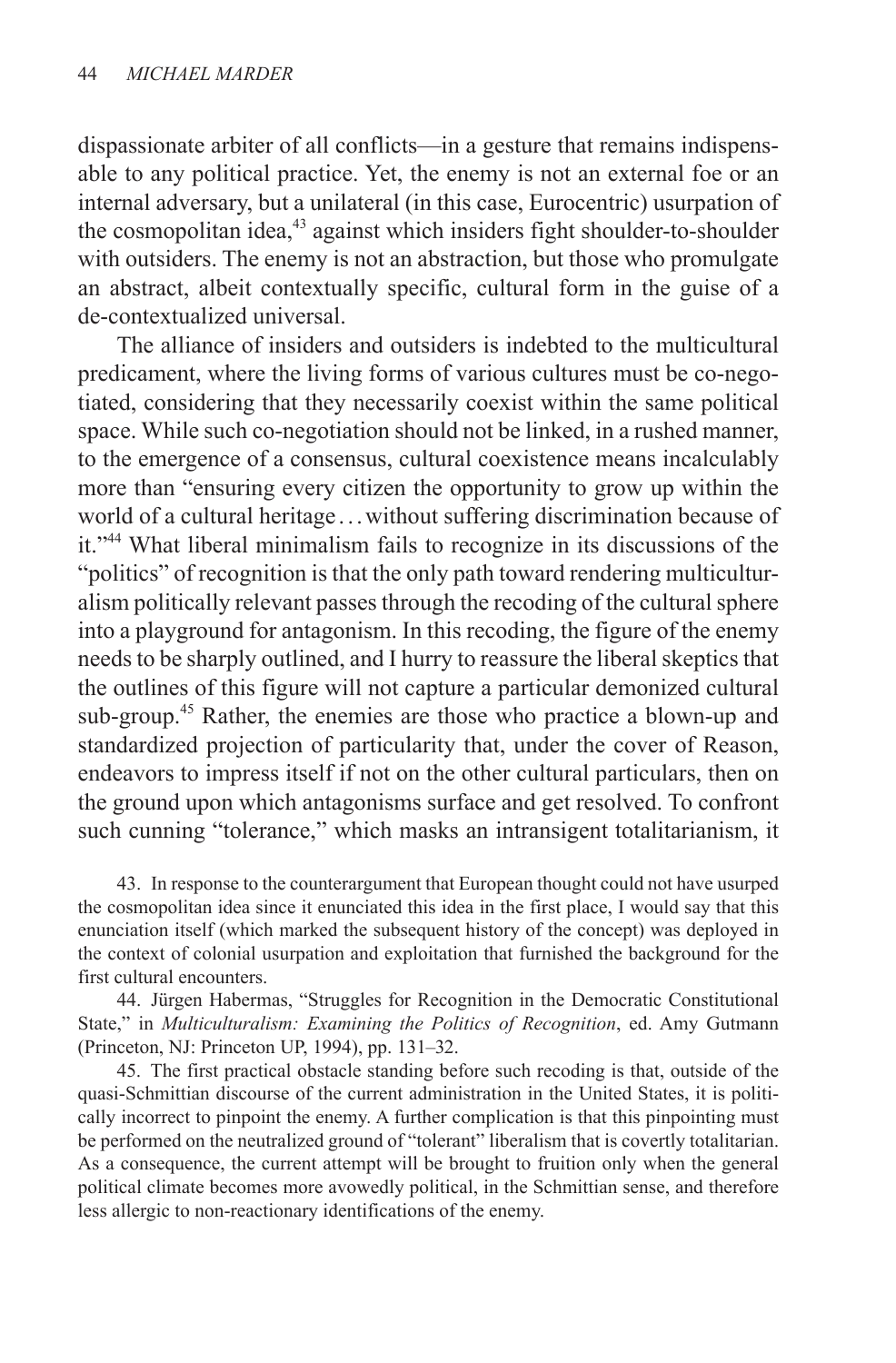will not be enough to debunk the myth of the neutrality of abstract rationality used by its practitioners stealthily to pursue their political objectives. The antagonism it fuels will obstinately persist because, to invert Bacon, it is one of the most durable "idols of the cave" that cannot be decisively smashed once and for all.

The features of *complexio oppositorum* come through in this portrayal of multiculturalism, as though in a photographic negative.<sup>46</sup> Unlike its liberal counterpart, which cleverly passes totalitarian rigidity for the tolerance of "otherness" and "diversity," the proposed Schmittian multiculturalism does not pre-delineate the terrain for political engagements, nor does it project culturally specific attitudes and beliefs onto the contrived sphere of universality. Akin to the complex, it embraces the sometimes contradictory cultural particularities in a non-totalizable fashion, keeps open the space for political antagonism, functions as a radically pluralistic living form, and non-transcendentally expresses the truth of culture. As a result, the correlation between the *complexio* and a revised multiculturalism allows the two terms to join in the long list of theological concepts and their secularized political incarnations.

Of course, it could be objected that the ascription of these revolutionary features to an institution so steeped in the rhetoric of depoliticization and neutralization is an outcome of wishful thinking that bears little resemblance to its liberal instantiation and risks deteriorating into the very totalitarianism it criticizes. I offer two retorts to this objection. First, even if the above description refers to a hopelessly untenable utopian ideal, the sheer contestation of the predominant version of multiculturalism already contains some of the characteristics of this very utopia. In proposing an oppositional multicultural strategy, as Spivak does, one challenges its ossified institutionalized form and provokes an enduring standoff irresolvable on the old procedural grounds. In other words, regardless of its empirical existence or nonexistence, a rigorously theorized multiculturalism informed by Schmittian political concepts re-politicizes a stale keyword of liberal discourse by identifying the figure of the enemy in its midst. It

46. In *Roman Catholicism and the Political Form*, the secular paradigm of the *complexio* is jurisprudence: "In the social world, secular jurisprudence also manifests a certain *complexio* of competing interests and tendencies" (p. 29). Thus, a more detailed extension of the argument on multiculturalism could benefit from thinking the conjunction between it and the juridical domain, for instance, in the constituting documents of the doctrine, such as the Canadian Multiculturalism Act and its predecessors.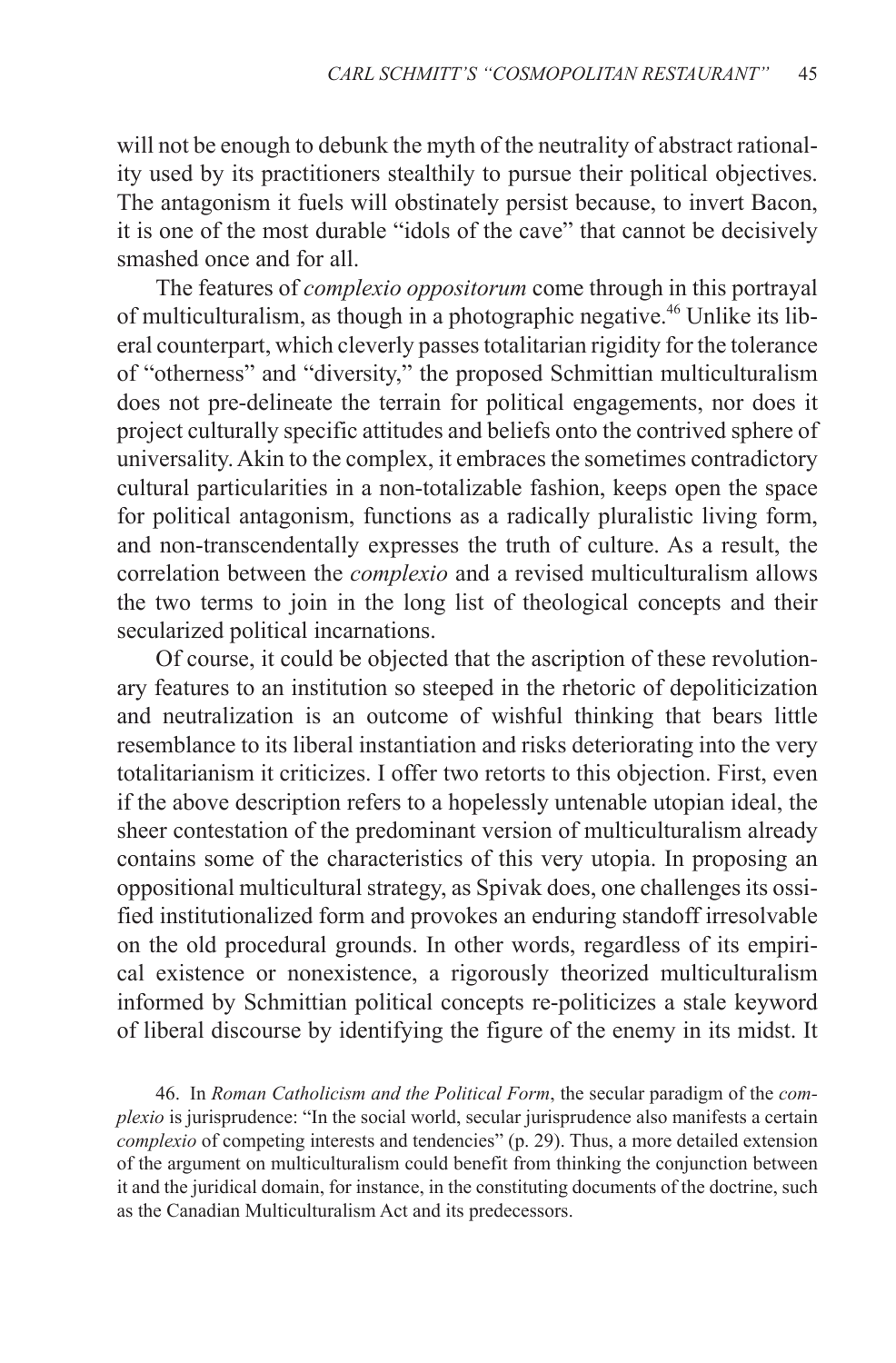roughly accomplishes what Schmitt himself has achieved with the notion of *complexio oppositorum*, which he polemically inherited from an anti-Catholic thinker for the purpose of positively describing the innermost essence of Roman Catholicism.

My second retort is not unrelated to the first. We should unlearn the chief ideological lesson of liberalism that presents totalitarianism as the sole alternative to its own "tolerant" and "representative" approach. Neither the re-politicization of multiculturalism nor the complex of opposites that governs it is compatible with totalitarian politics. According to Schmitt, the demand for a total state "which potentially embraces every domain" arises in response to the great neutralizations and depoliticizations of the nineteenth century.<sup>47</sup> Although the same verb—"embraces" [*ergreifende*]"—crops up here to describe the activity of the total state as that of *complexio oppositorum*, the gap between the two is unbridgeable. Whereas, presuming an erroneous equation of state and politics, the former intensifies the process it reacts against, $48$  the latter wrests intense oppositions from neutralized domains and dispenses them to the realm of the political. This is to say that the reinvigorated conception of multiculturalism launches a critique against its liberal double from a perspective far removed from totalitarianism, which will never espouse a *living* form.

### *Conclusion: On Dining in Schmitt's "Cosmopolitan Restaurant"*

On the threshold of spelling out the meaning of *complexio oppositorum*, Schmitt relates the frustrations of Catholic nationalists, notably the Irish, with the belittlement of their national particularity in the context of Roman universality. In a highly ironic prose, he writes: "An Irishman, reflecting the embitterment of his Gaelic national consciousness, opined that Ireland was 'just a pinch of snuff in the Roman snuffbox' (he would have rather said: A chicken the prelate would drop into the caldron which he was boiling for the cosmopolitan restaurant)."<sup>49</sup> At the same time, Schmitt warns his readers that "[d]espite the allusion to the peculiarities of universalism, the political idea of Catholicism has as yet not been defined."<sup>50</sup> The warning implies that, insofar as the yet undefined idea hinges on the notion of *complexio oppositorum* (which will give it a certain substance

50. Ibid.

<sup>47.</sup> Schmitt, *The Concept of the Political*, p. 22.

<sup>48.</sup> Ibid.

<sup>49.</sup> Schmitt, *Roman Catholicism*, p. 6.